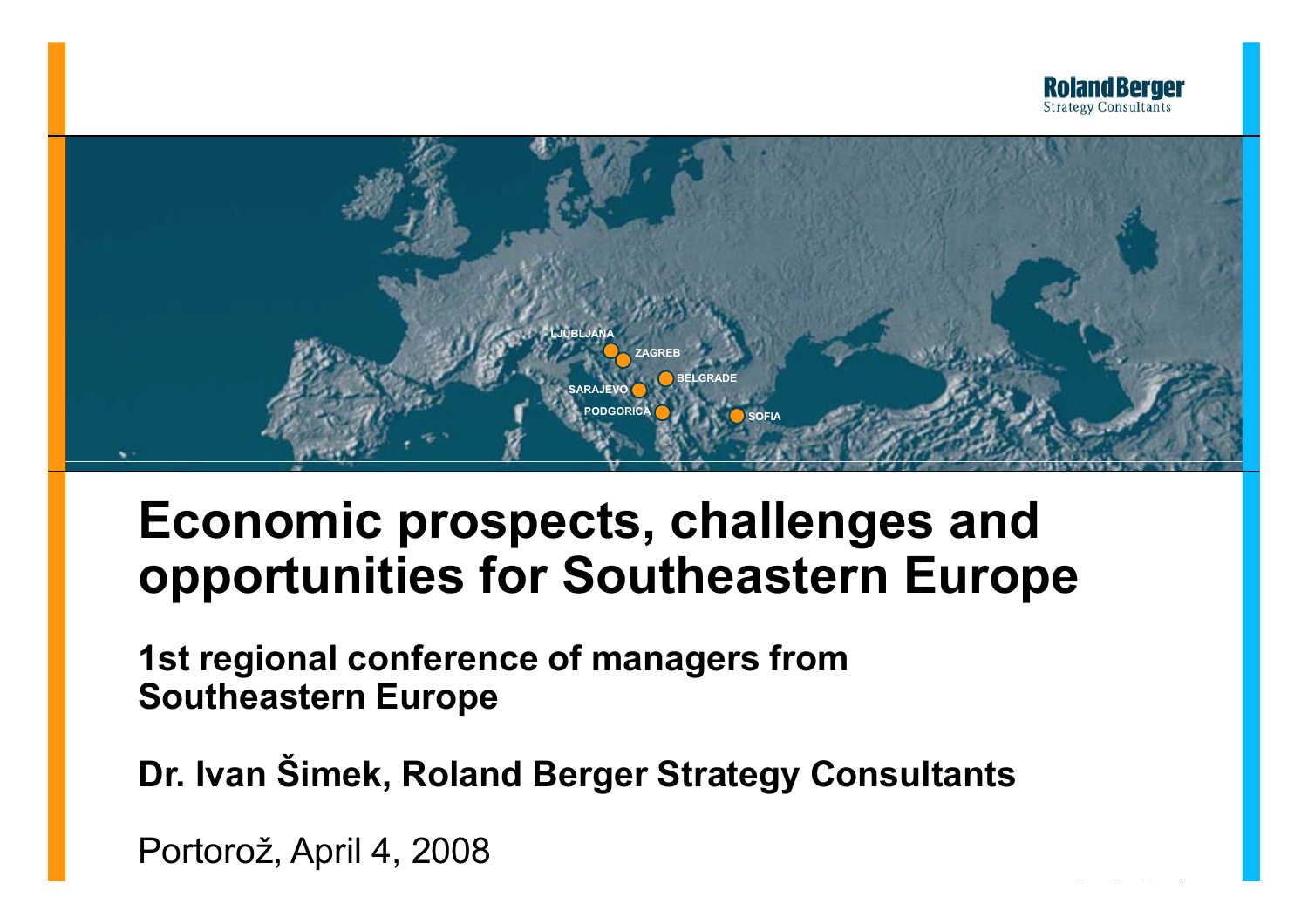

#### **Southeastern Europe (SEE) from <sup>a</sup> top-down view**

#### Preface



- Southeastern Europe has shown **steady economic development** in recent years
- The region is **economically important,** with more than 28million inhabitants and a combined GDP of EUR 139 billion (**no. 3 in CEE** after Russia and Poland)
- However, strong differences in the **economic framework** make business development difficult
- At the same time, companies from other countries have started to internationalize strongly, thus **increasing the pressure** on domestic businesses
- This presentation takes <sup>a</sup> look at the economic prospects, challenges and opportunities for **businesses in Southeastern Europe**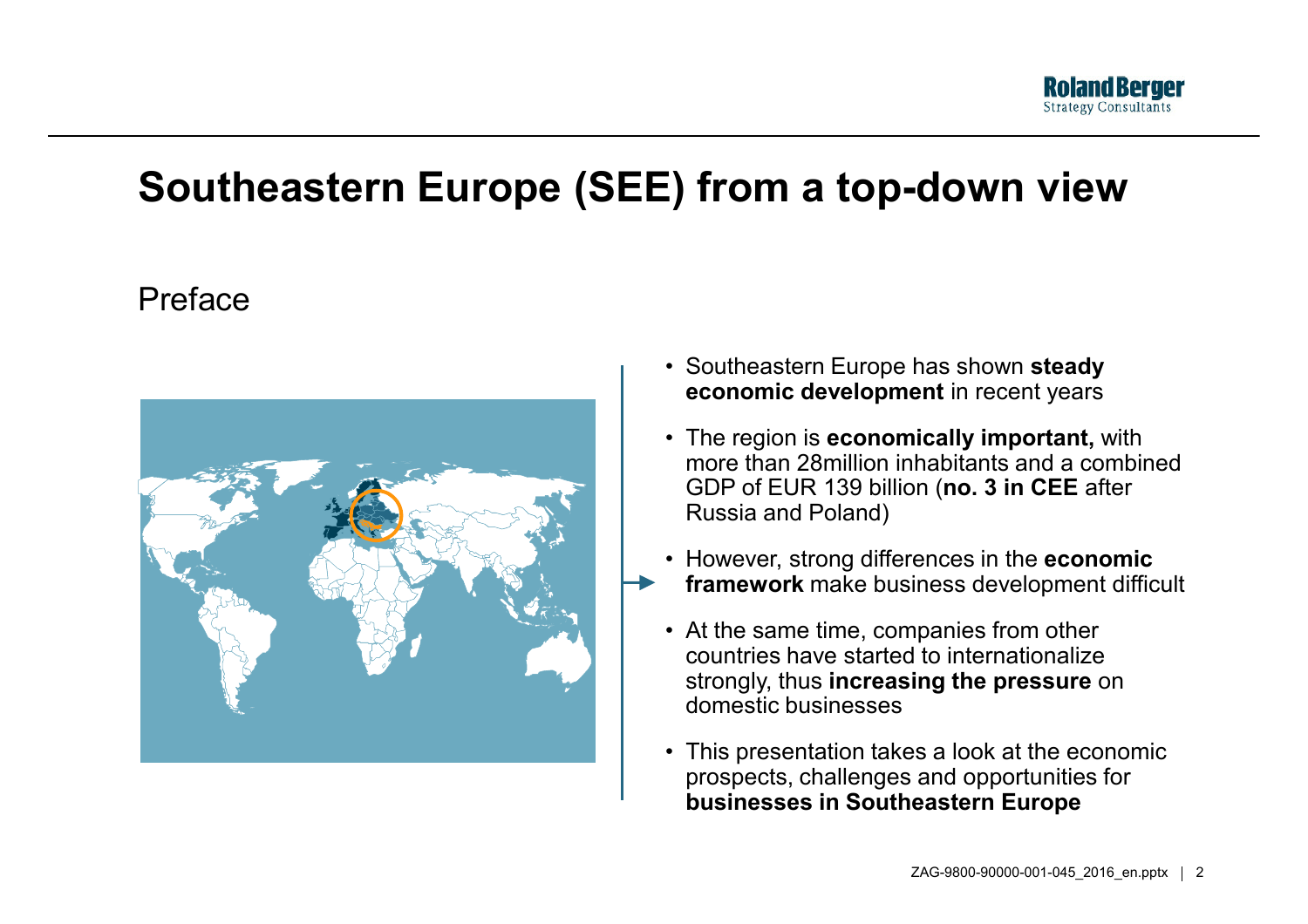

#### **The competition for <sup>a</sup> strong position in Southeastern Europe is in full swing**

- Southeastern Europe is an **important growth region** in Central and Eastern Europe, and it will remain attractive in years to come – But growth could be faster **1**
- Although the situation is very **diverse,** there are still plenty of positioning opportunities (for countries and companies)<br>The race for leading positions in manv indu **2**
- The race for leading positions in many industries is **still open**, but there are **obvious problems** doing business **3**
- Managers from Southeastern Europe are announcing that they will **intensify their (regional) business activities 4**
- Opportunities: Companies can achieve fast growth in Southeastern Europe, but they will need **more effort and resources 5**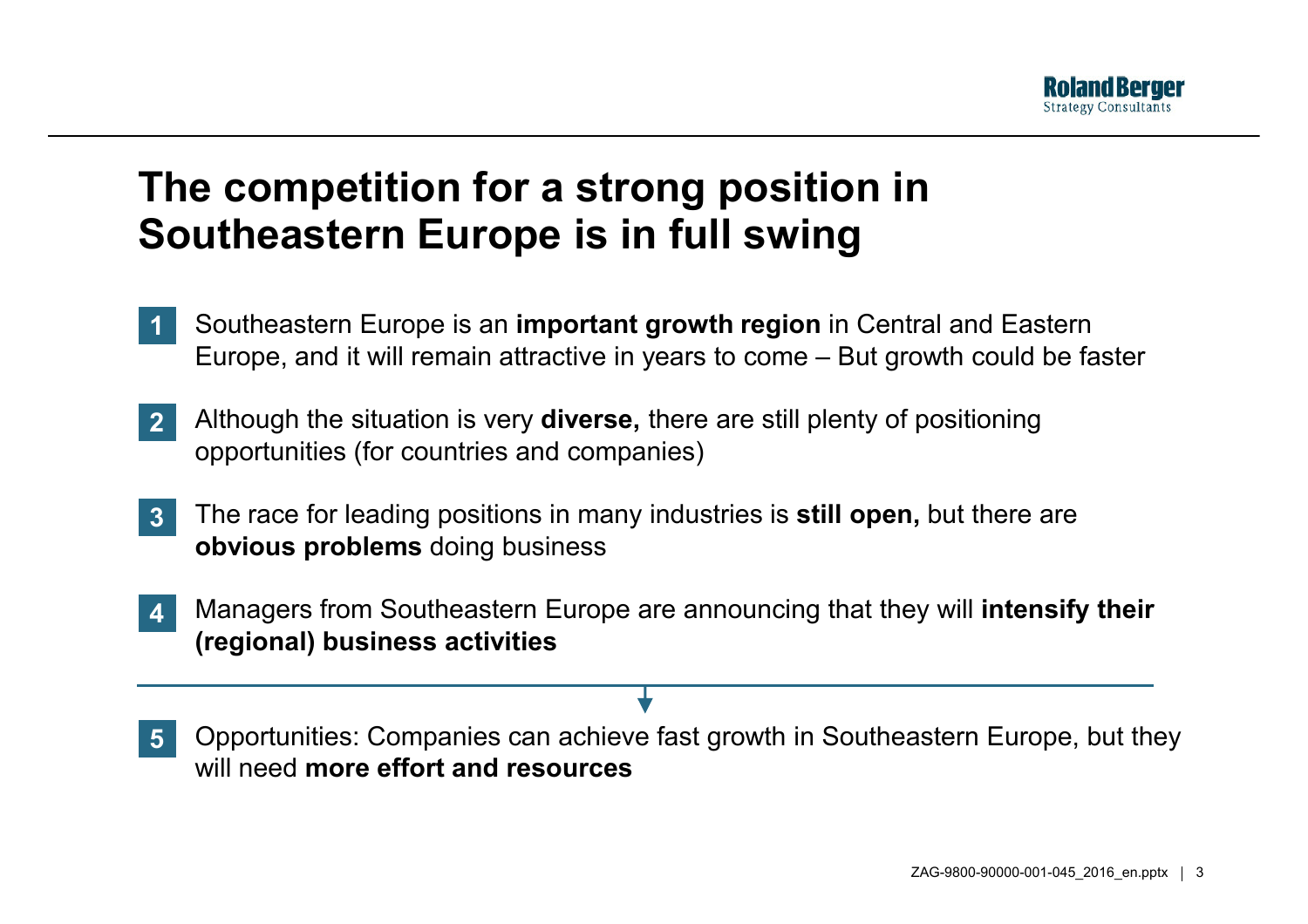

### **Southeastern Europe is <sup>a</sup> relatively large but often neglected region in Central and Eastern Europe**

Southeastern Europe

**1**



- Southeastern Europe has **seven countries**
- It is an interesting region with **28 million inhabitants**
- • It is **very diverse** in terms of culture, history and business development
- The region is home **to both the richest and the poorest new EU member states** (Slovenia, Bulgaria)
- • Other countries often fail to take note of the region because it is **heavily fragmented** with many **small individual markets**
- There are **confusing names for the region**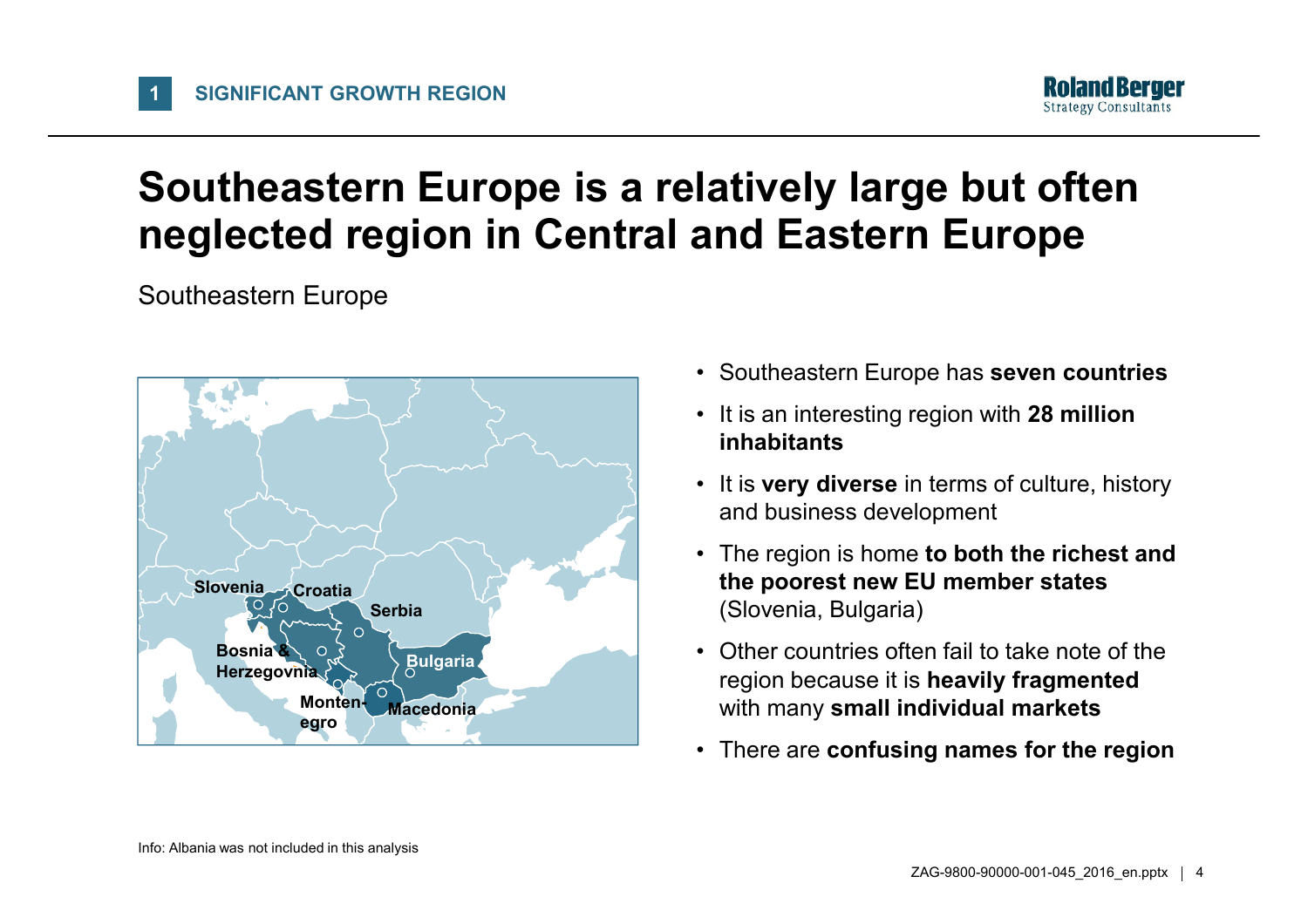

### **The region is the third largest economy in Central and Eastern Europe**

Southeastern Europe in Central and Eastern Europe, 2006



**1**





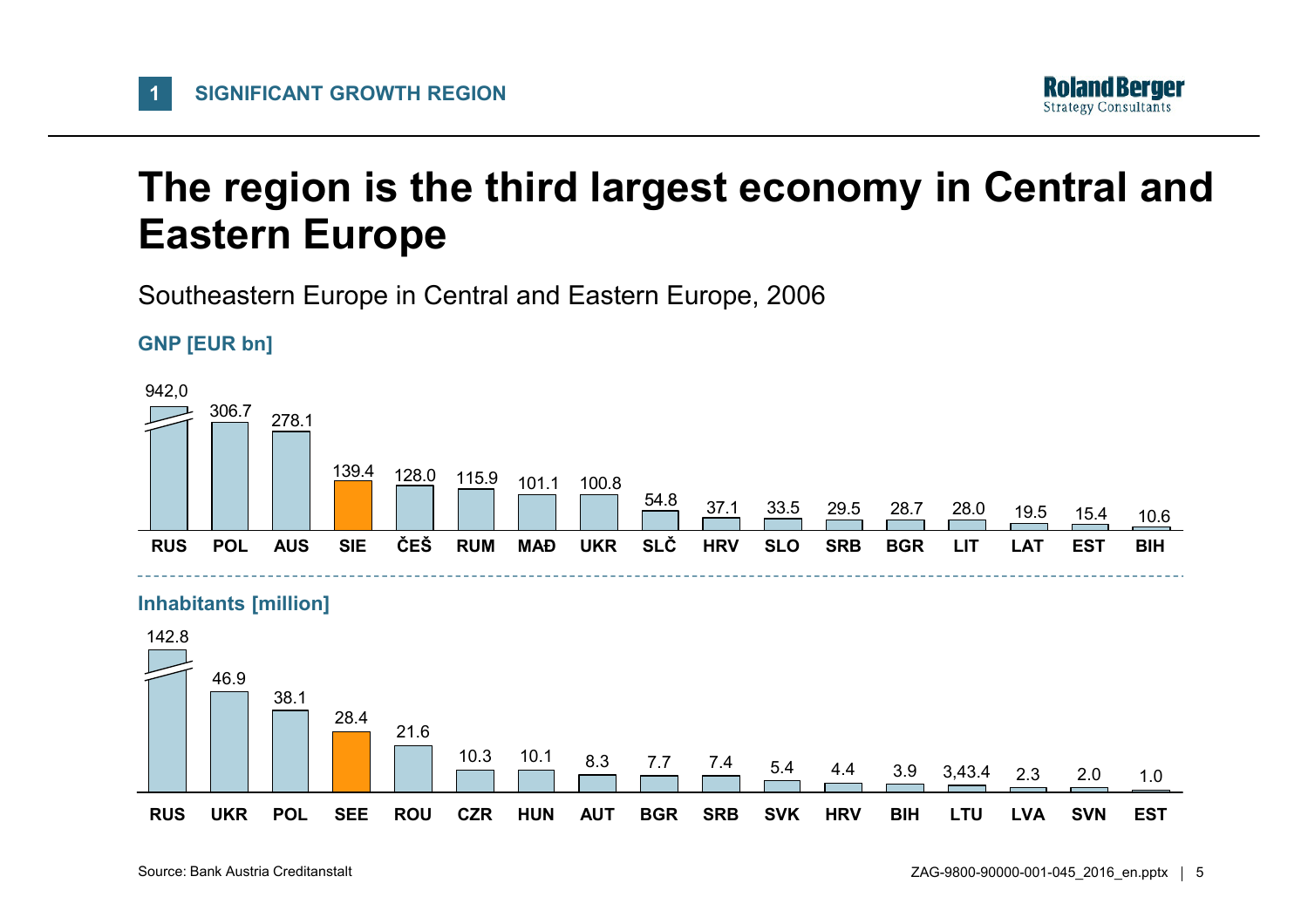**1**



#### **Growth for Southeastern Europe is too slow, actions are needed**

Regional performance indicators, 2007-2009



CEE: Czech Republic, Estonia, Hungary, Latvia, Lithuania, Poland, Romania, Slovakia, Ukraine

1) Euro zone bubble size does not reflect accurate GDP value due to out of scale size (GDP <sup>=</sup> EUR 8,403 bn)

Source: Bank Austria Creditanstalt; European Commission and IMF (for Albania and Macedonia)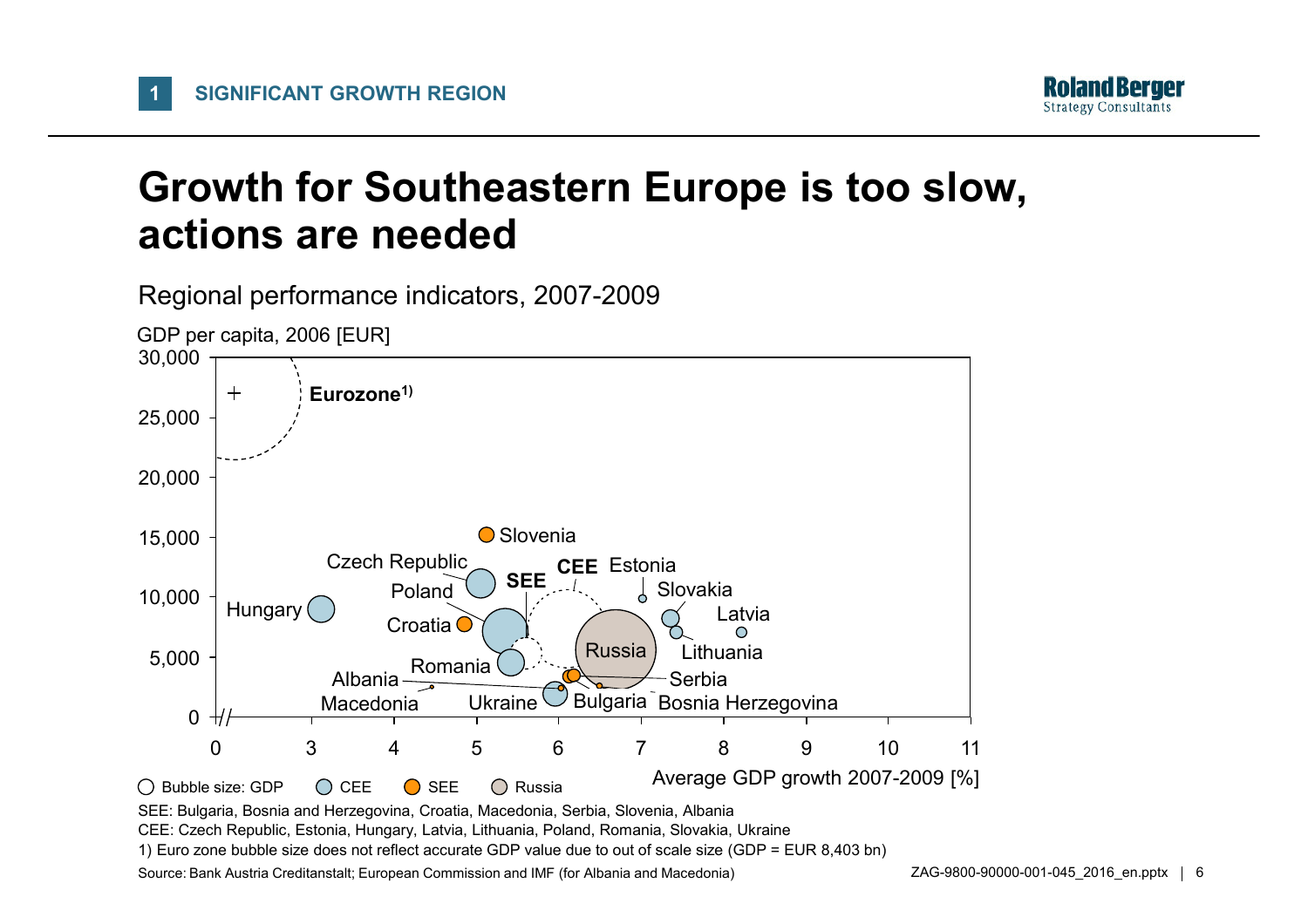

## **Within the region, Croatia has the strongest economy**

**Overview** 

**1**



1) Data for 2006; data for ALB and MKD for 2005 2) Data for 2005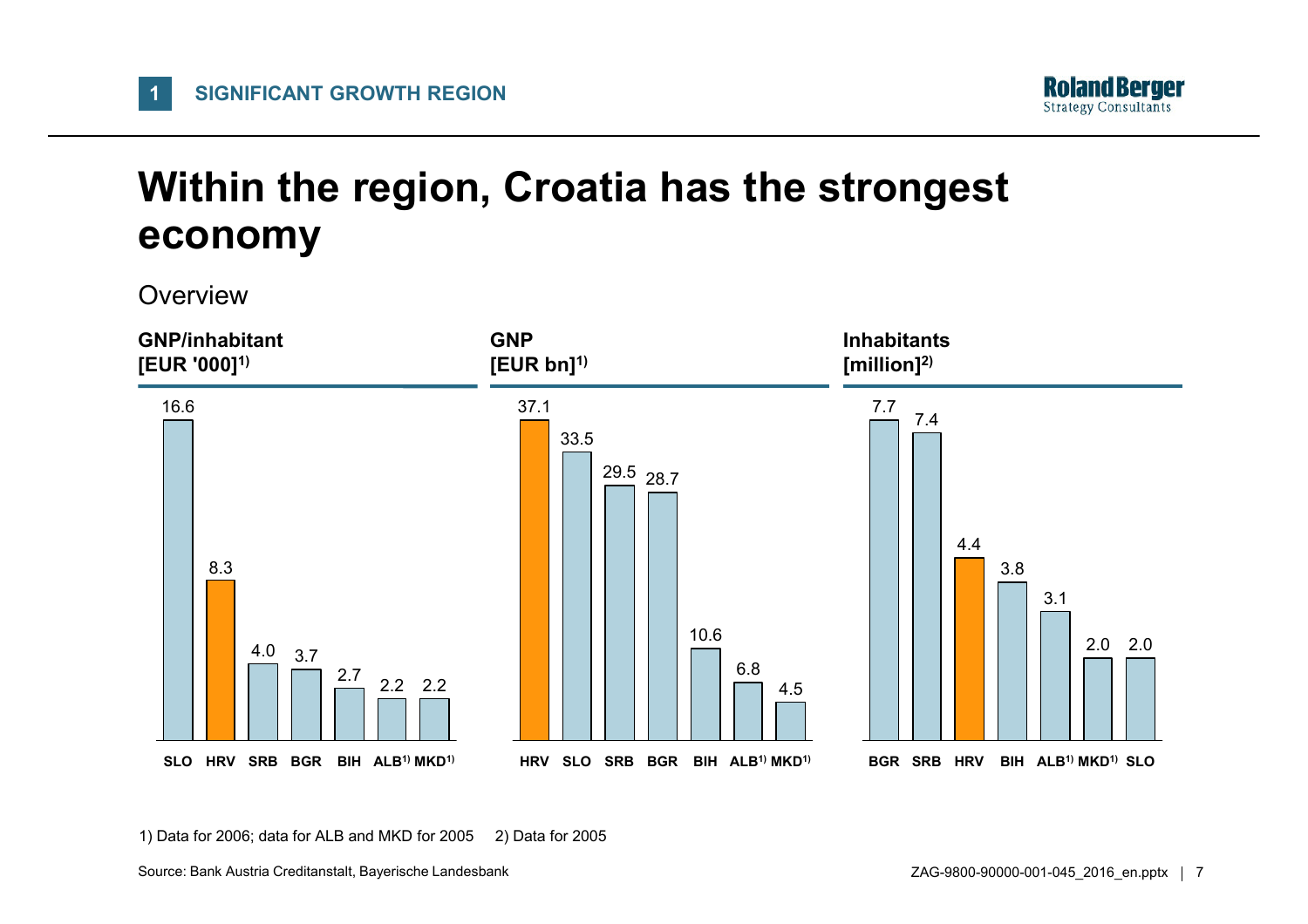

## **We are dealing with <sup>a</sup> very diverse region – Competition between countries has begun**

Major economic indicators

|                                         | <b>SVN</b>   | <b>HRV</b>             | <b>SER</b> | <b>BGR</b>   | <b>BIH</b> | <b>MON</b>     | <b>MAK</b>             |
|-----------------------------------------|--------------|------------------------|------------|--------------|------------|----------------|------------------------|
| • Tax on income                         | 23%          | 20%                    | 10%        | 10%          | 10/30%     | 9%             | 10%                    |
| • Infrastructure <sup>1)</sup>          | 3.0          | 3.0                    | 2.0        | 3.0          | 2.3        | 2.0            | 2.3                    |
| • Liberalization <sup>2)</sup>          |              |                        |            |              |            |                |                        |
| • Unemployment<br>rate                  | 5%           | 10.2%                  | 21.2%      | 7.3%         | 44%        | Approx.<br>30% | Approx.<br>36%         |
| • "Ease of doing<br>business in 2008"3) | 55           | 97                     | 86         | 46           | 105        | 81             | 75                     |
| • EU status                             | $\checkmark$ | Accession<br>candidate | <b>SAA</b> | $\checkmark$ | <b>SAA</b> | <b>SAA</b>     | Accession<br>candidate |

1) EBRD infrastructure reform index, 1 to 4+ (4+ equals industrialized market economy standard)

2) Roland Berger evaluation (postal services, rail, energy, telecoms)

3) Conducted annually by the World Bank (1=best country/Singapore, 178=worst country/Congo)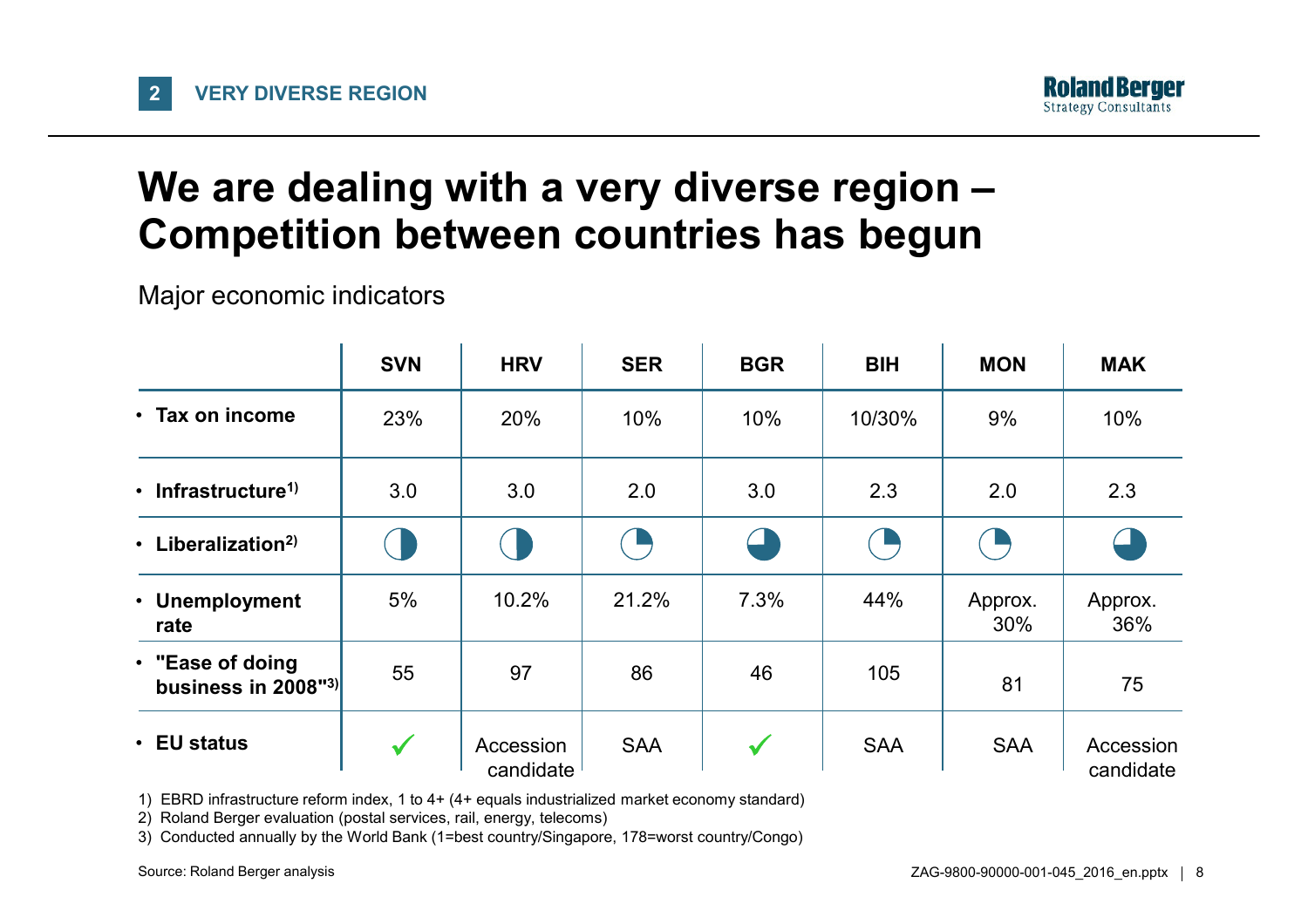

#### **Development of business is very difficult in SEE – Companies must deal with numerous obstacles**

Restrictions for business Example Croatia<sup>1)</sup>

#### **Business culture** • Initiating meetings and keeping to deadlines • Quality of secretaries • Keeping to agreements **Executive/employee development** • Serious lack of management know-how, strategic capabilities, knowledge in general **Absurd laws and regulations** • At 63%, the top tax rate is prohibitive • There are hardly any specialists from SEE **Poor travel infrastructure**• Poor air, rail and road connections in the region • Public transport in its infancy

#### **Pervasive nepotism**

- Corruption is rife
- Structures are inflexible

#### **Inefficient civil service**

- It is unclear what the civil service is good for
- Very slow (e.g. permits)

1) These restrictions similarly apply in other SEE countries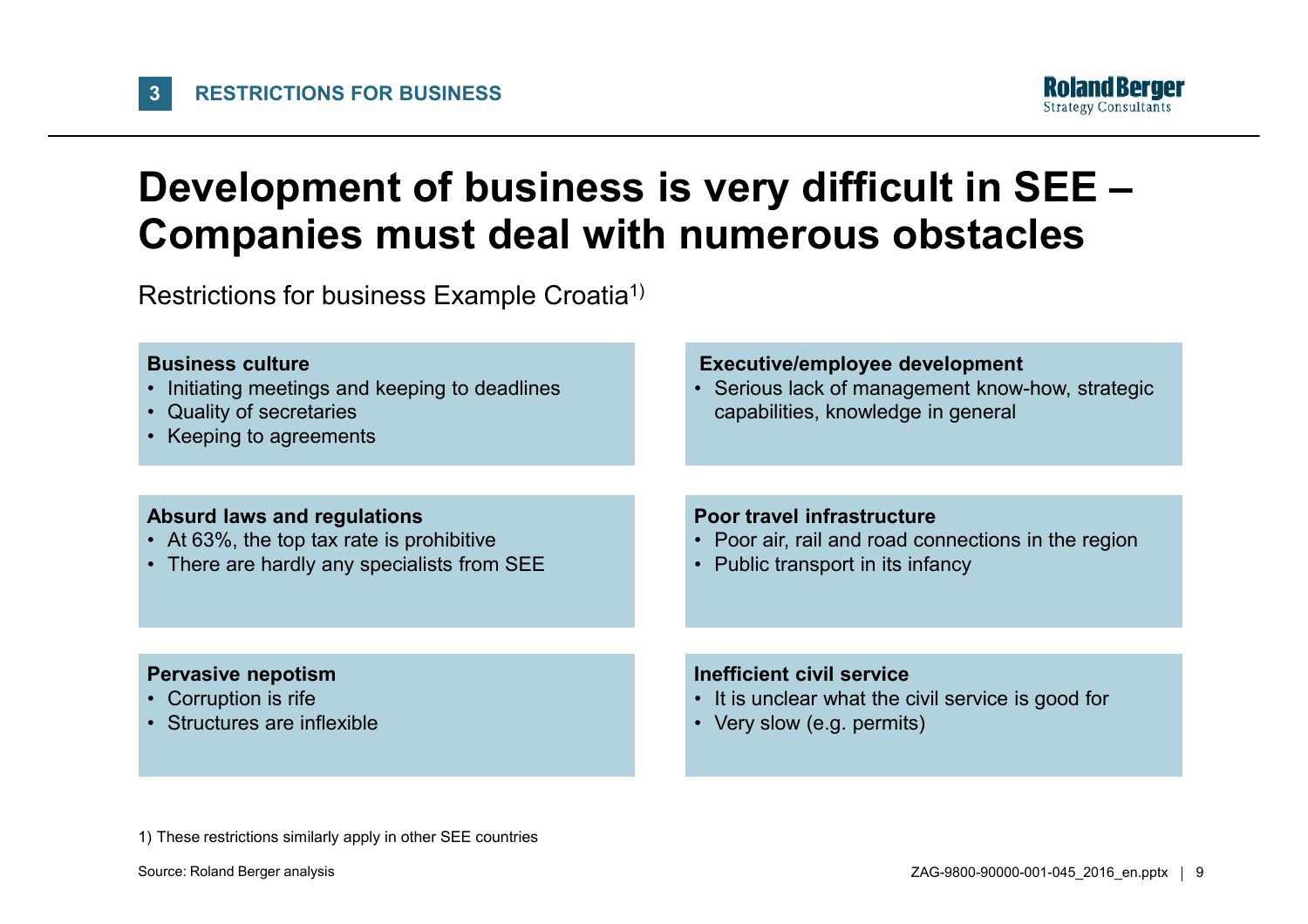

## **Some (mostly international, but also Slovenian) pioneers have already established themselves**

Companies with <sup>a</sup> significant presence in SEE – Examples

| <b>Industry</b>        | Company                                          | <b>Present in</b><br>SL, HR, SR, BG, MK |  |  |
|------------------------|--------------------------------------------------|-----------------------------------------|--|--|
| <b>Telecoms</b>        | TELE<br>KOM<br>AUS<br>TRIA                       |                                         |  |  |
| <b>Postal services</b> | <b><i>V</i></b> Post                             | SK, HR, HU                              |  |  |
| Oil and gas            | MOL.<br>07 V<br>LUKOIL<br>OMV                    | SL, HR, SR, BIH, BG                     |  |  |
| Construction           | <b>STRABAG</b>                                   | SL, HR, ME, SR, BG                      |  |  |
| Electricity            | <b>EVN</b>                                       | BG, MK                                  |  |  |
| Retail                 | <b>MERKUR</b><br><b>BILLA</b><br><b>Mercator</b> | Almost all                              |  |  |
| Transportation         | Intereuropa<br> ∛්                               | SL, HR, BIH, ME, MK, SR                 |  |  |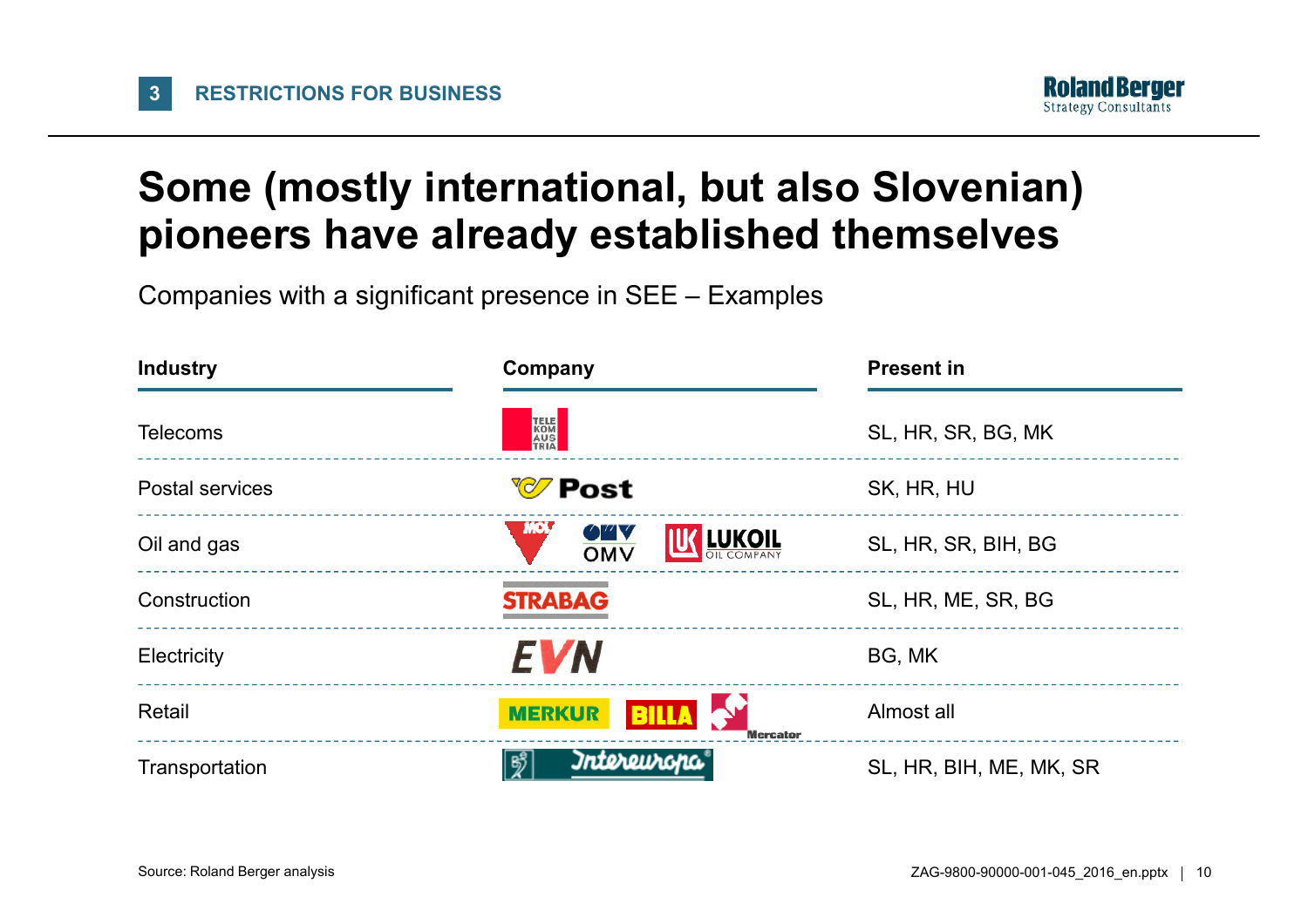

#### **A recent study showed that executives are becoming more and more active**

Regional executives

- … expect **regional SEE headquarters** to become located in their countries
- … expect the **government to finally take action** in the following areas
	- Education
	- •Efficiency of public administration
	- Legal system
	- Reduction of subsidies

… are **determined** to implement the required actions and make up for lost time

The region is therefore likely to become **more dynamic from within**. This should stimulate business in the region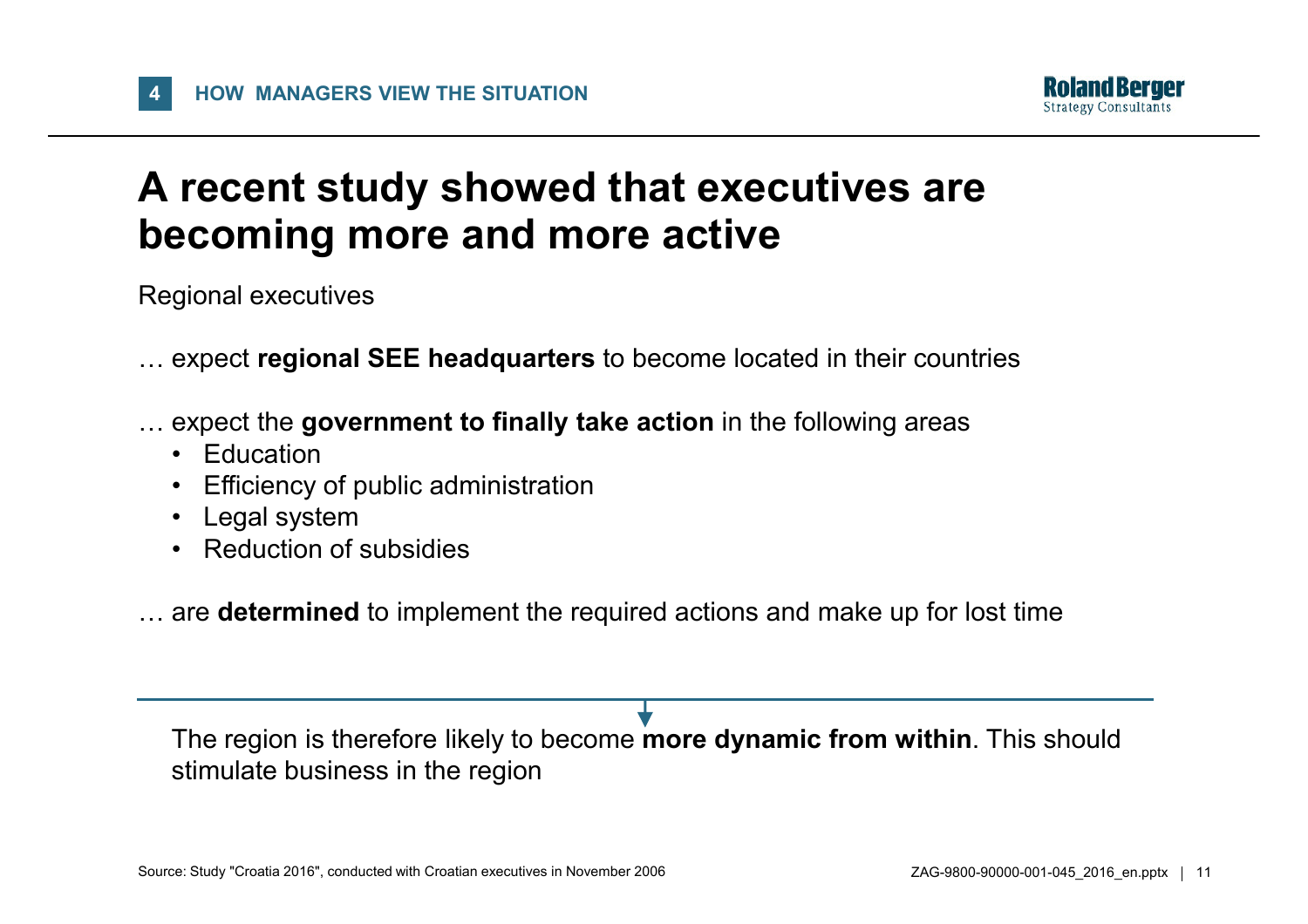**4**



#### **When it comes to the soft factors, managers often lacks some key capabilities**

Future requirements – Example Croatia $^{\text{\tiny{\textup{1}}}}$ 



1) "What future skills will be required in your industry in the next few years?" (+5 <sup>=</sup> very relevant; 0 <sup>=</sup> not relevant)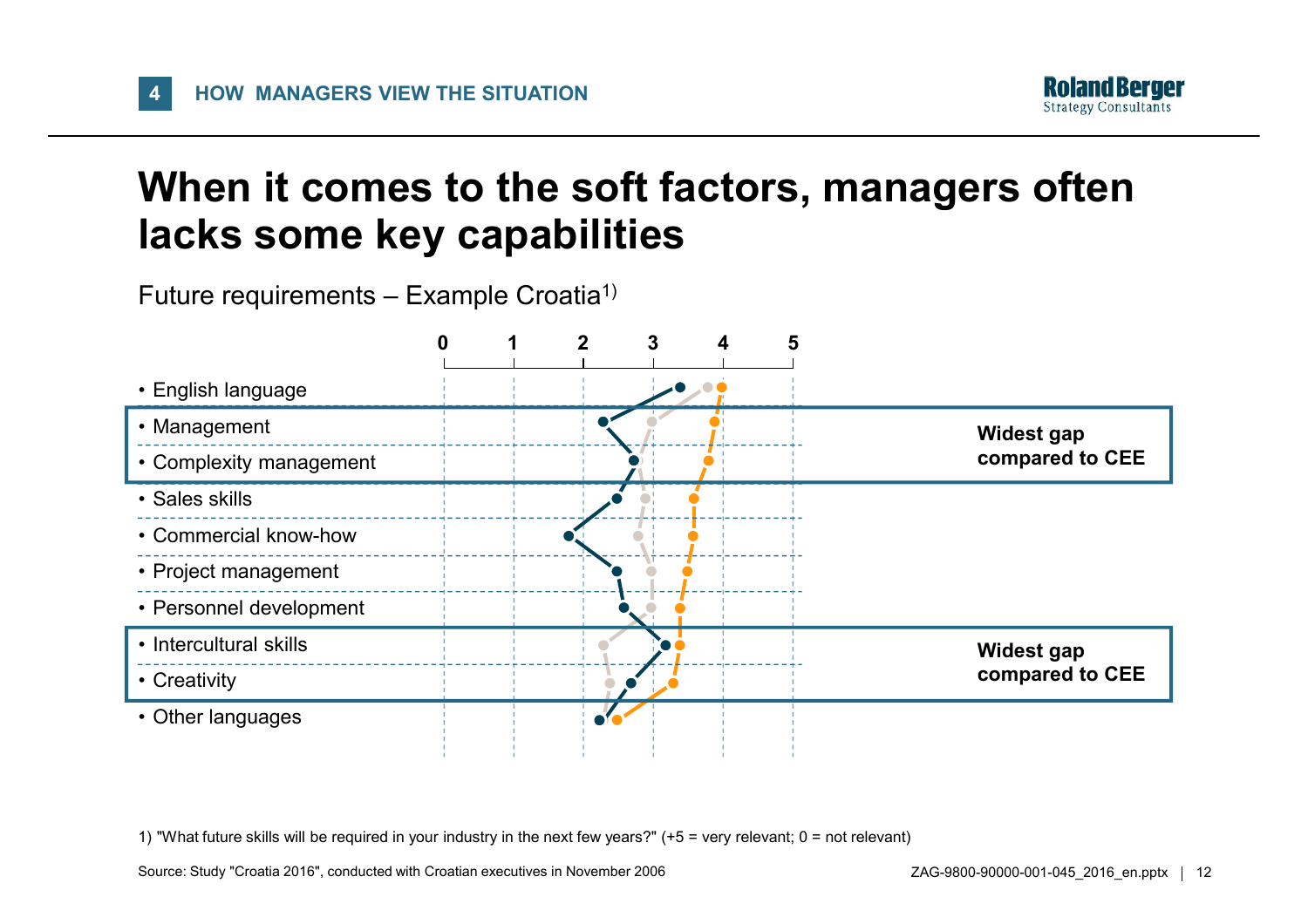

## **Southeastern Europe offers attractive growth options**

How to build <sup>a</sup> successful business in Southeastern Europe

- **Technical expertise, management knowledge and knowledge in general** are of crucial importance. The region does not have enough of it and desperately needs it
- Companies need straightforward procedures, patience, assertiveness and **perseverance** to overcome the restrictions and break open inflexible structures
- **(International) recruiting and employee development** are especially important because HR is <sup>a</sup> major bottleneck
- • Working with <sup>a</sup> **good lobbyist** and **local (!) lawyers** is helpful to prepare the ground for corporate activities



**The effort is worth it, especially because of the "return on internationalization"**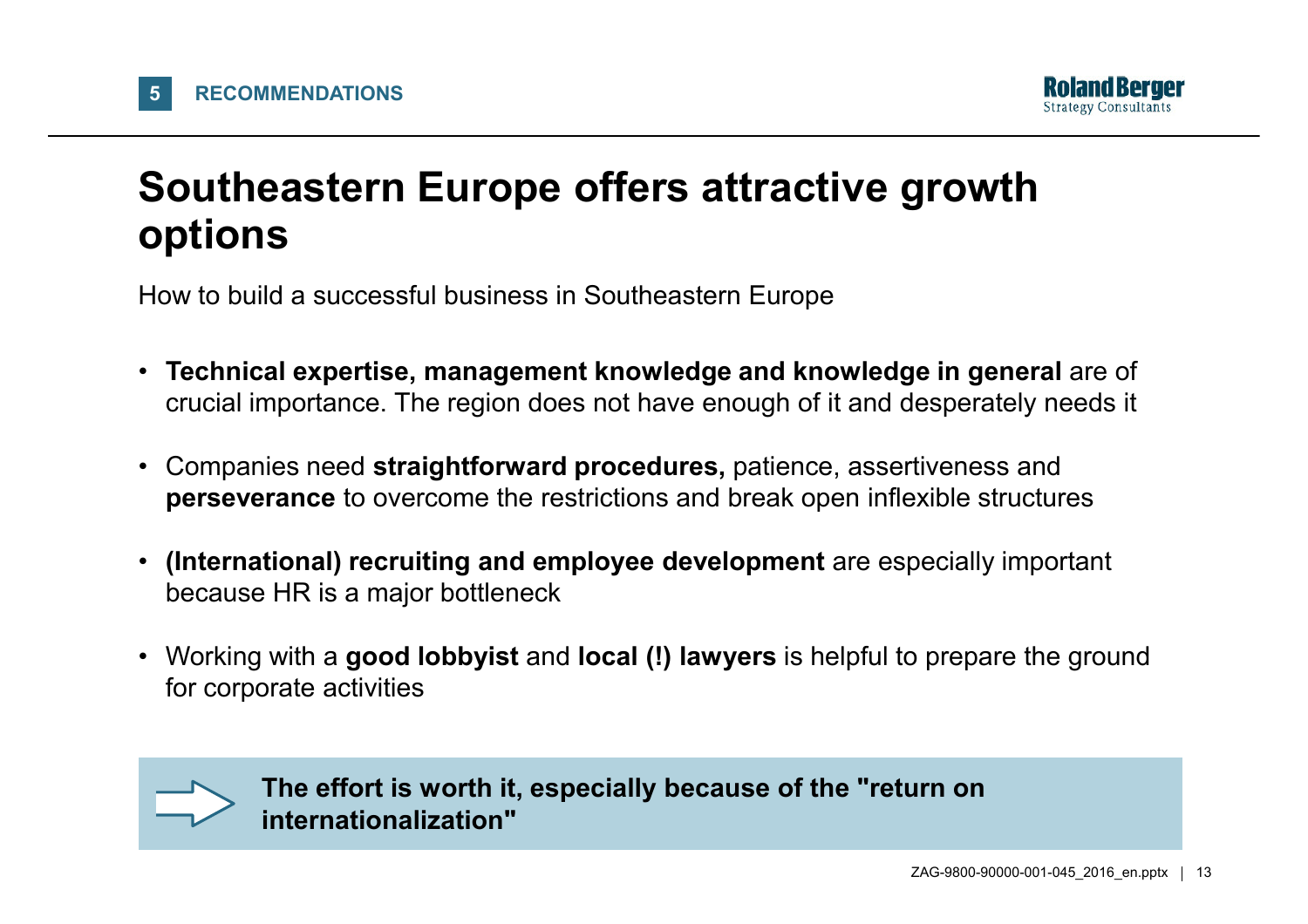

### **Appendix**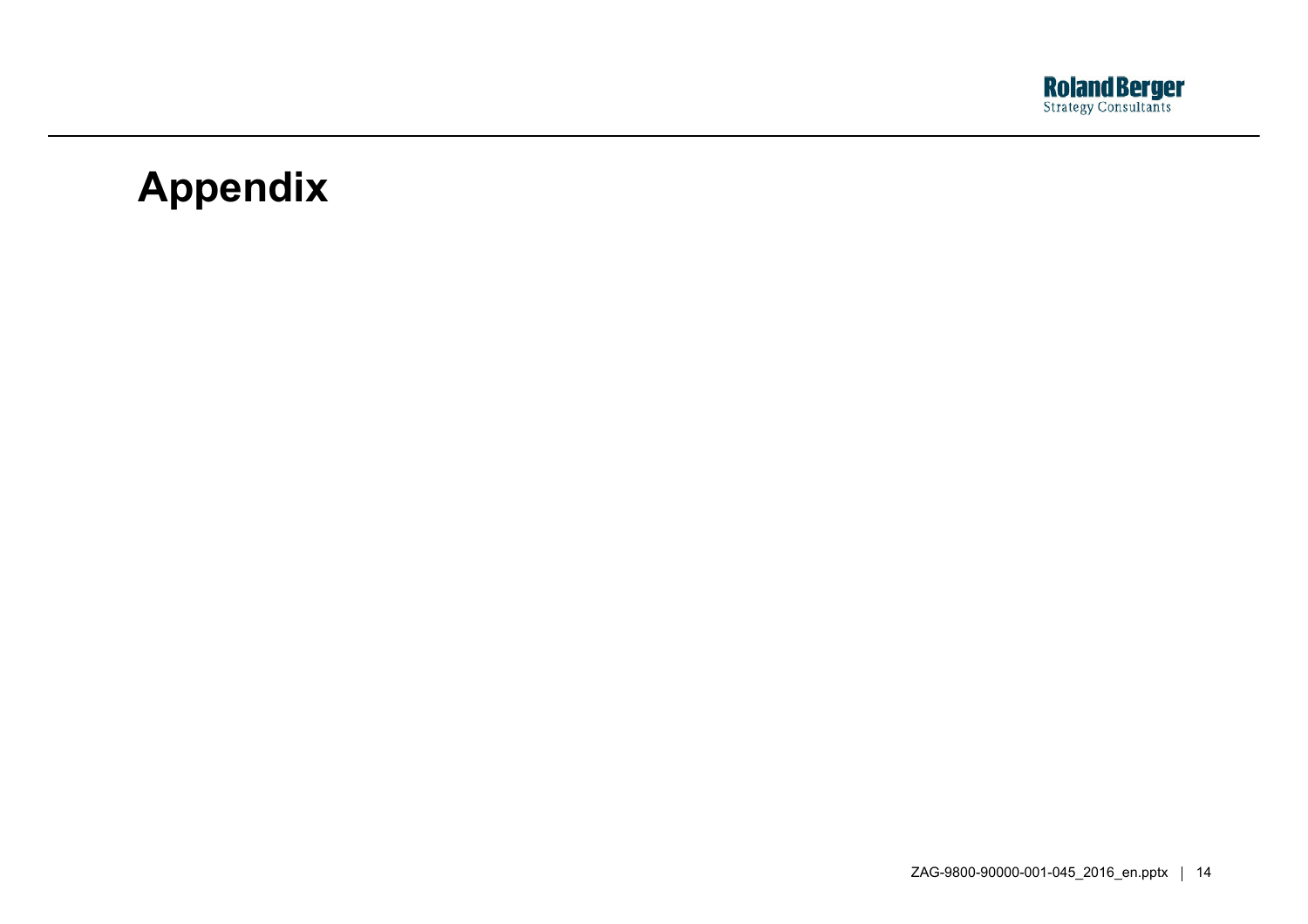## **CEE companies will turn to offensive, expanding and enlarging strategies – Croatia most offensive**

#### Company strategy<sup>1)</sup>



1) B.7.b: "Facing these changes, your company's strategy will be, concerning… ?"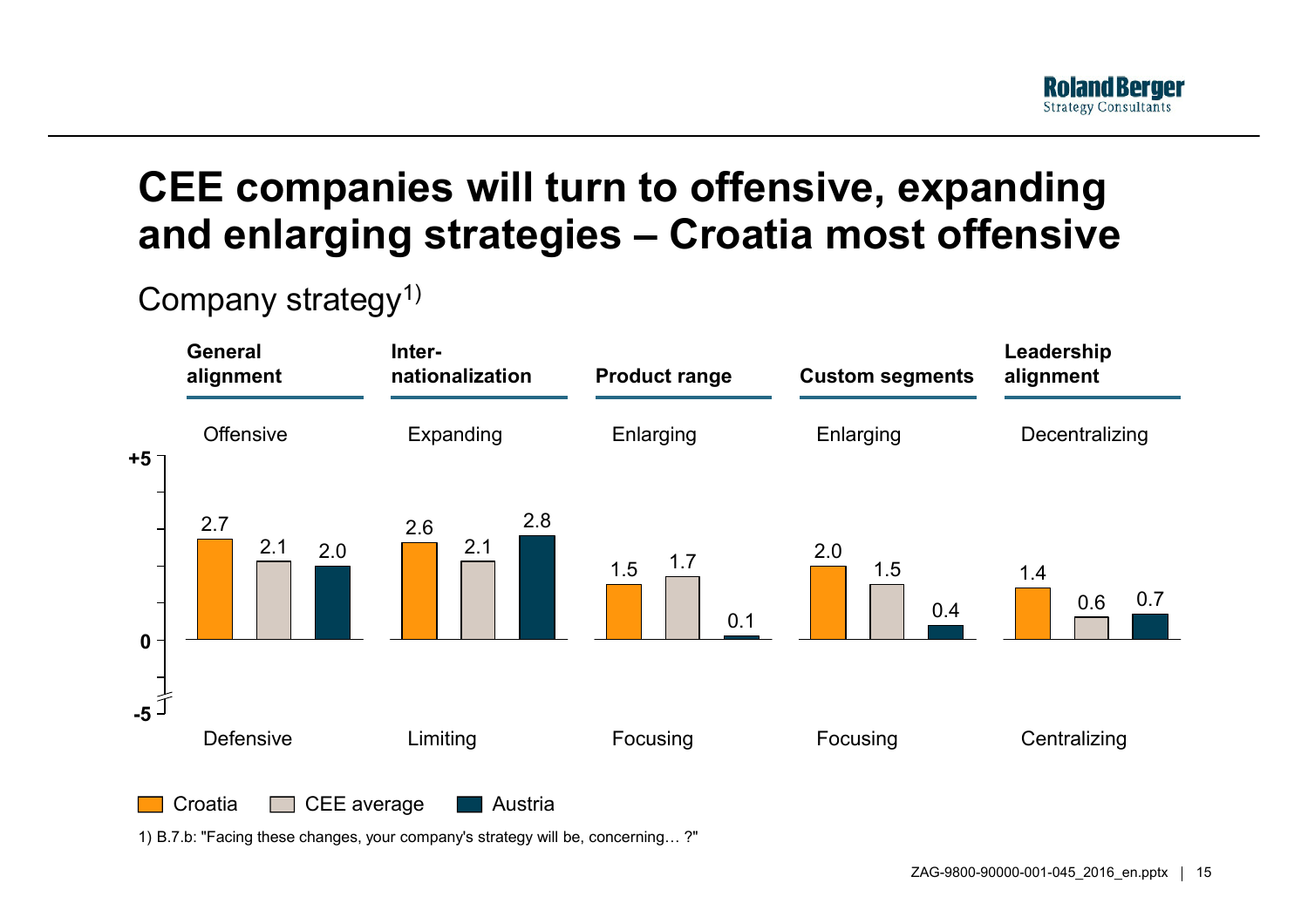## **Croatia sees higher need for several strategic components at the same time – Little focus**

General strategies for the next ten years<sup>1)</sup>

| <b>Innovation</b>                           | 2.4 <sub>°</sub>    | •3.4 | <b>Croatia's top three</b>                                              |  |
|---------------------------------------------|---------------------|------|-------------------------------------------------------------------------|--|
| <b>Branding</b>                             | 2.1                 | 3.3  | • "How to reach new<br>customers?"                                      |  |
| <b>Service</b>                              | 2.5                 | 3.1  |                                                                         |  |
| <b>New customers</b>                        | 2.5                 | 3.0  | <b>CEE</b> top three<br>• "How to serve customers"<br>best and expand?" |  |
| <b>Costs</b>                                | $2.8$ $\bullet$ 2.9 |      |                                                                         |  |
| <b>Supplier consolidation</b>               | $2.3 \cdot 2.5$     |      |                                                                         |  |
| <b>Location shift</b>                       | 1:6<br>$1:4$ or     |      |                                                                         |  |
| $\bullet$ - Croatia $\bullet$ - CEE average |                     |      |                                                                         |  |

1) C.4. "Which general strategies will shape your industry during the next ten years?" (+5 <sup>=</sup> extrely relevant; 0 <sup>=</sup> not relevant)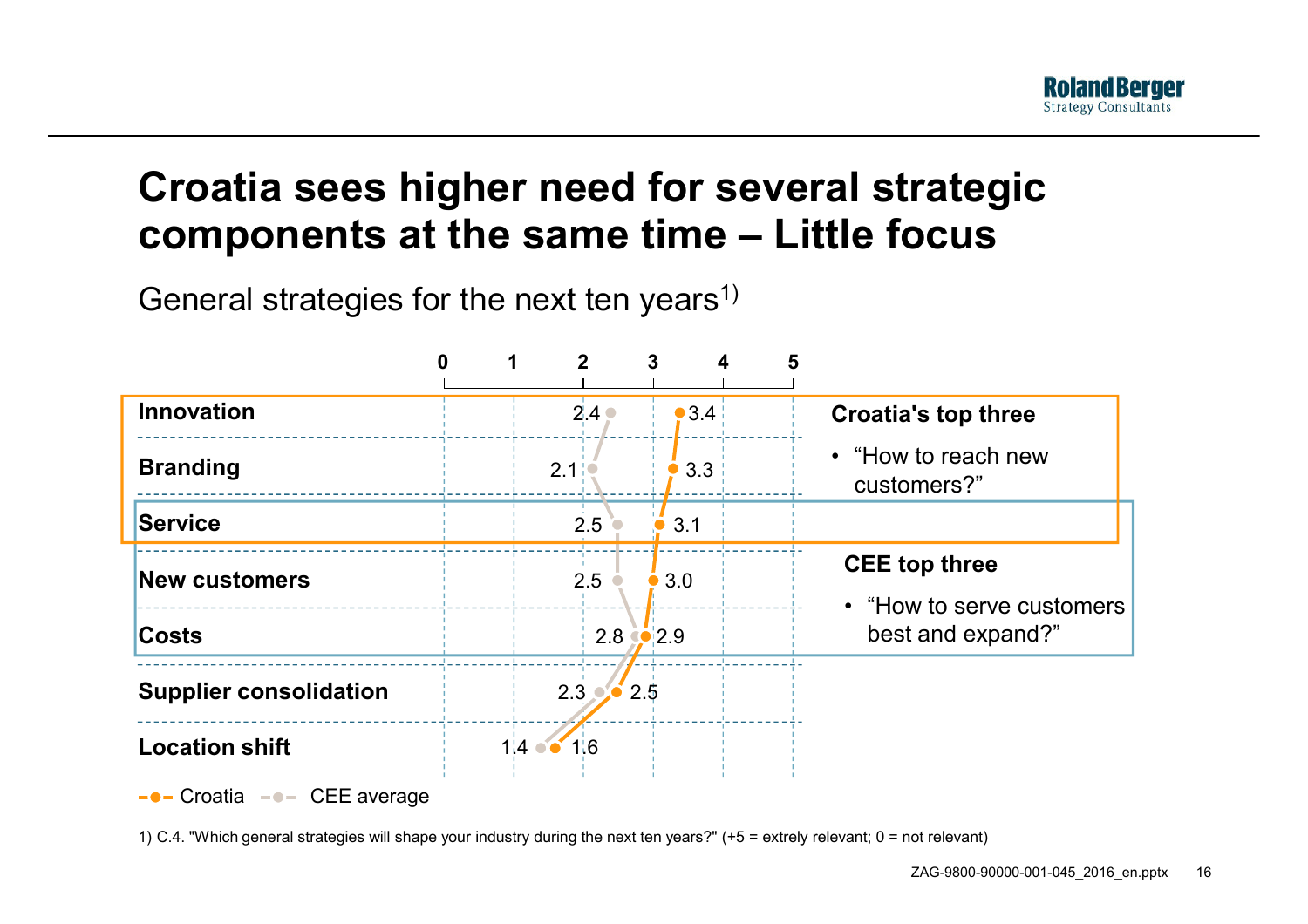

### **The CEE countries still rely heavily on their home countries – Structural disadvantage for Croatia**



- Strong structural disadvantage for Croatia due to small home market
- In addition to that, high dependence on small home market
- Austria as good benchmark for an internationalized economy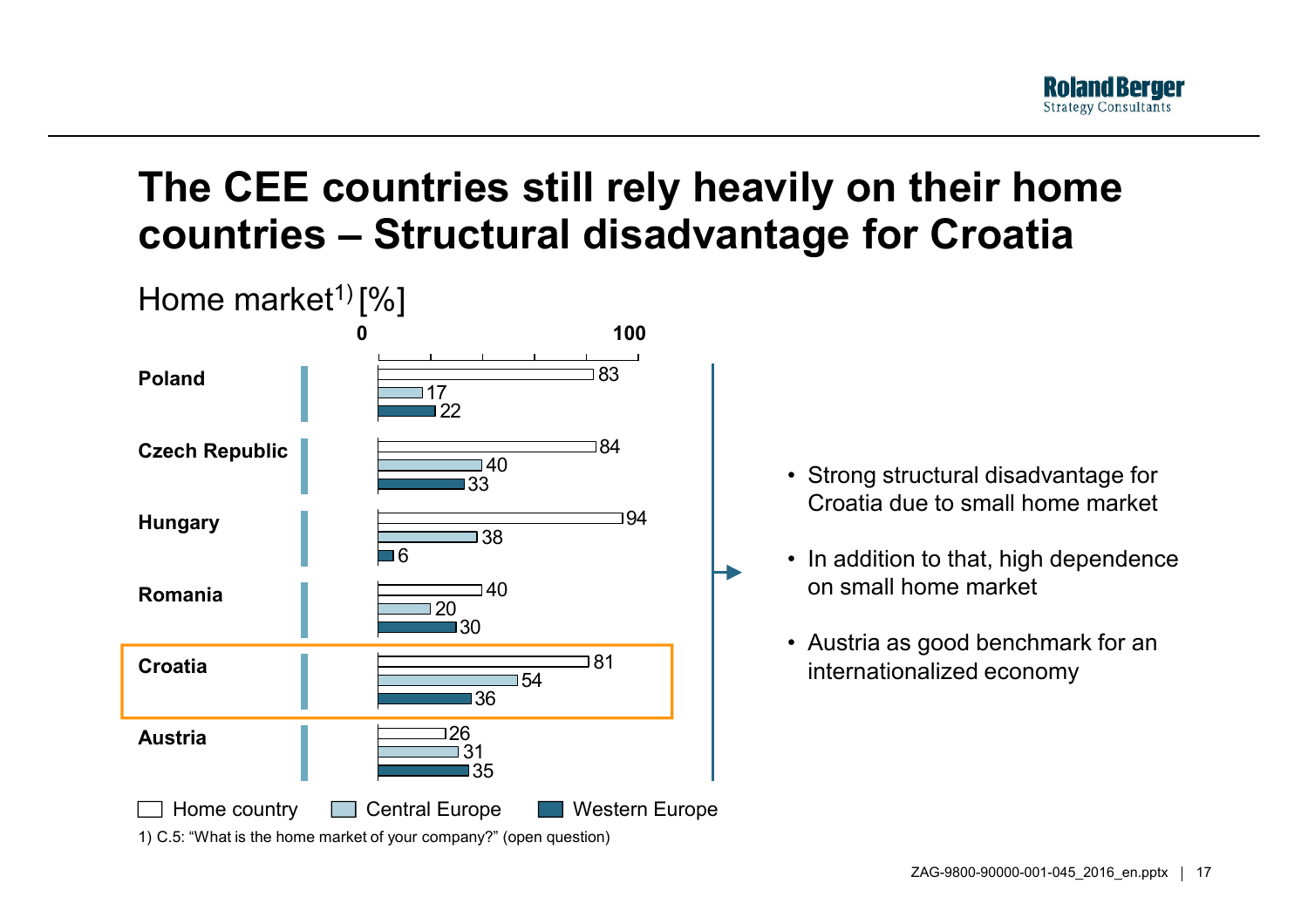## **A further change in the industries is expected – Biggest changes expected in Croatia**



1) D.1: "Global perspective: How strong will be the general shift tendencies concerning the value added of your industry?" (+5 <sup>=</sup> very strong; 0 <sup>=</sup> not relevant) 2) D.2: "How strong will be the value added structure change in your industry in your country within the next ten years?" (+5 <sup>=</sup> very strong; -5 <sup>=</sup> very negative)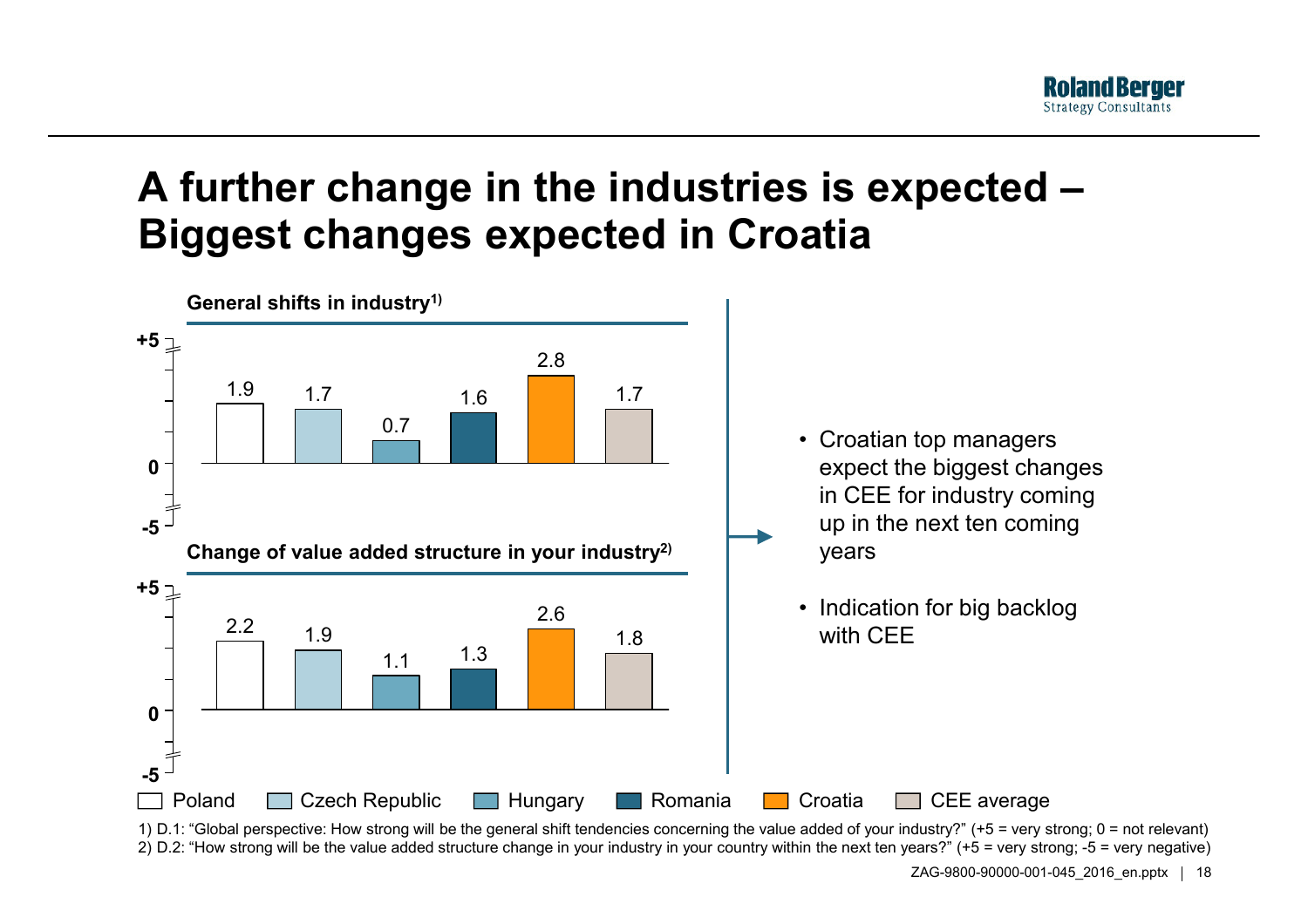

#### **The number of headquarters will decrease in CEE – Croatia sees increase of regional headquarters**

Shifts of headquarters $^{\rm 1)}$ 



1) D.8: "In the given framework, will the headquarters in your industry be shifted away from or into your country?" (+5 <sup>=</sup> immigration; -5 <sup>=</sup> migration)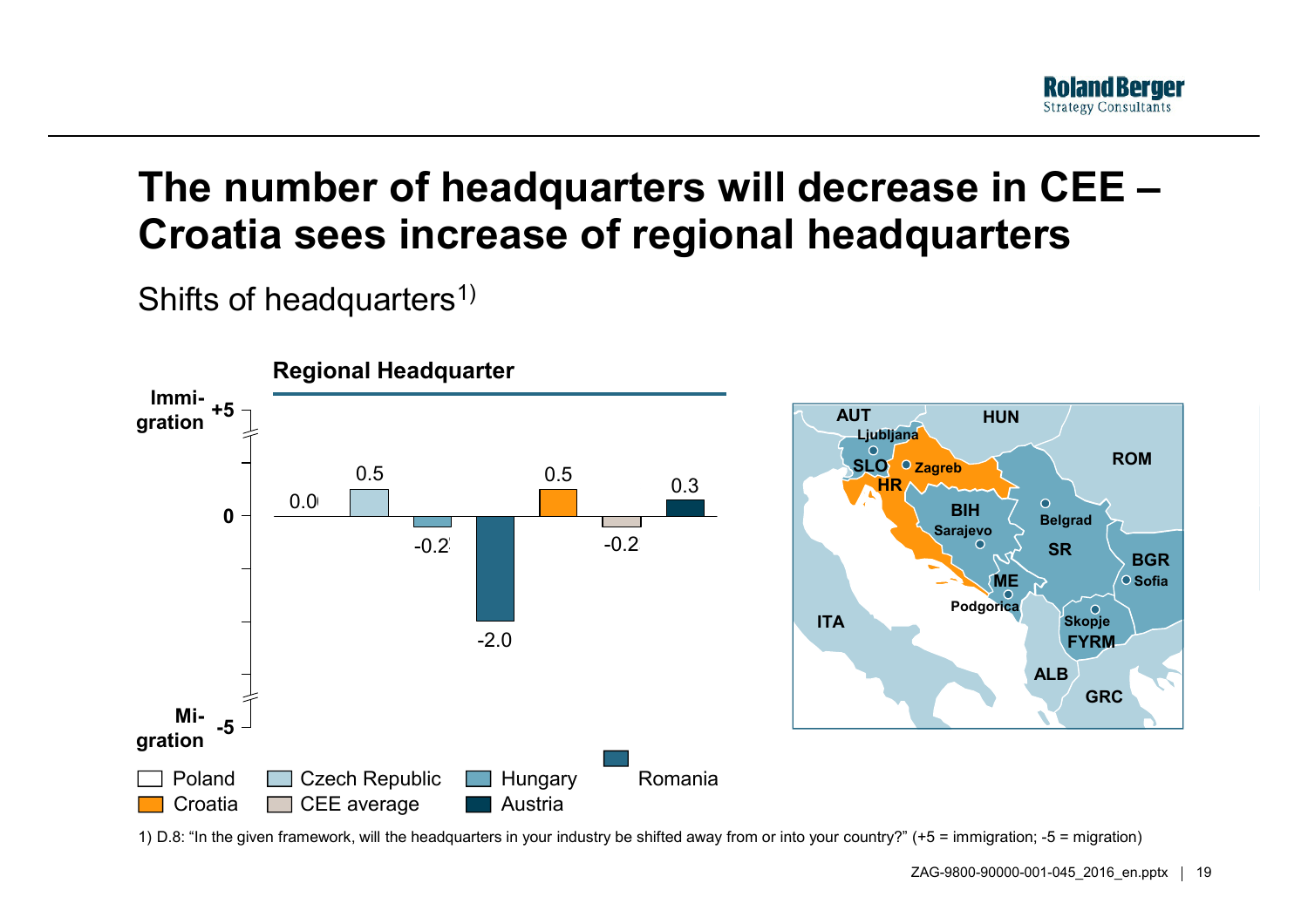

#### **English language, corporate management and complexity handling needed most in the future**



1) C.4. "Which future requirements will shape your industry during the next ten years?" (+5 <sup>=</sup> extrely relevant; 0 <sup>=</sup> not relevant)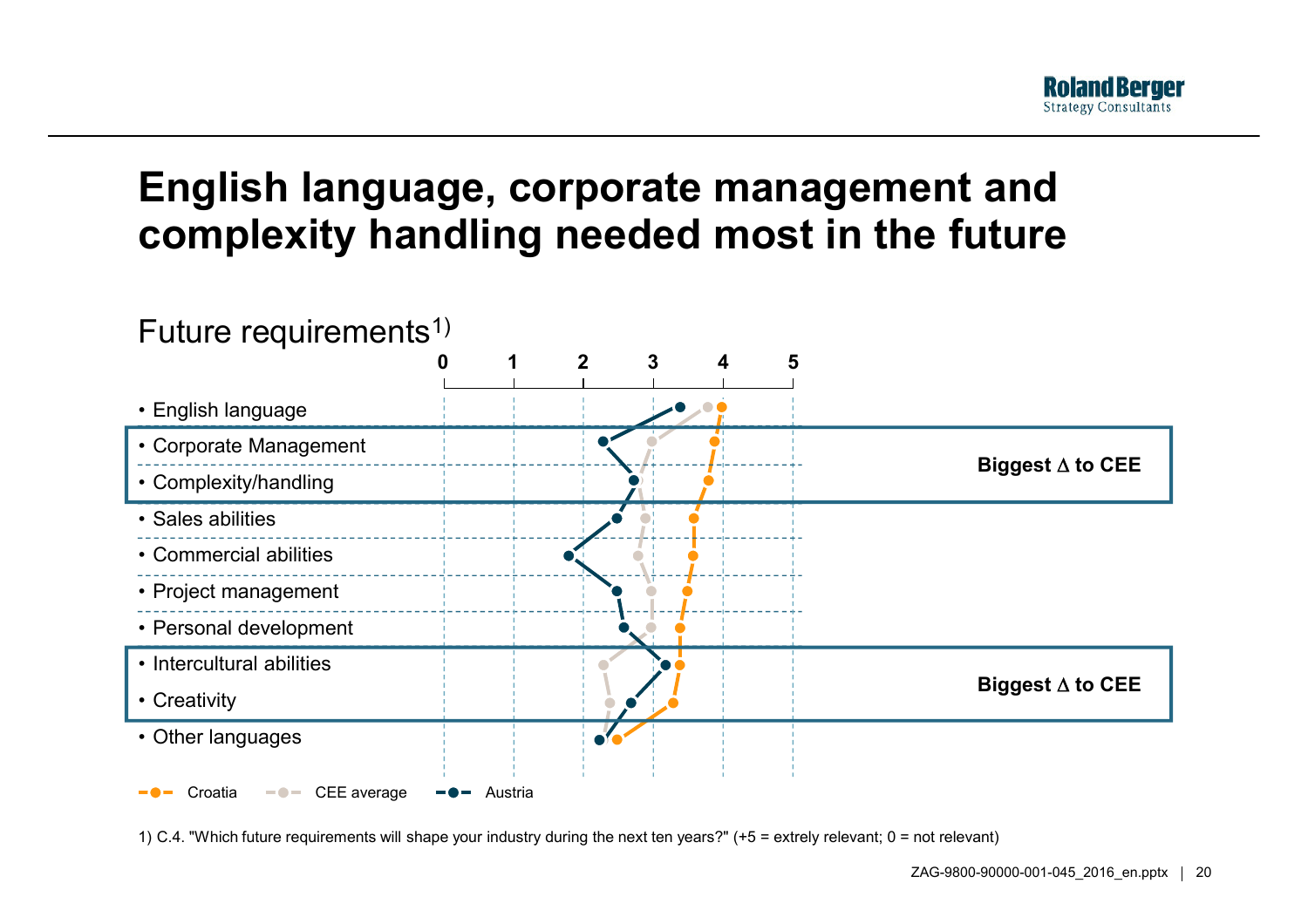## **Efficiency of public administration, education and the legal system are seen as top areas for action**



1) F.4.a: "Where should be the focus be in the future?" (percentage)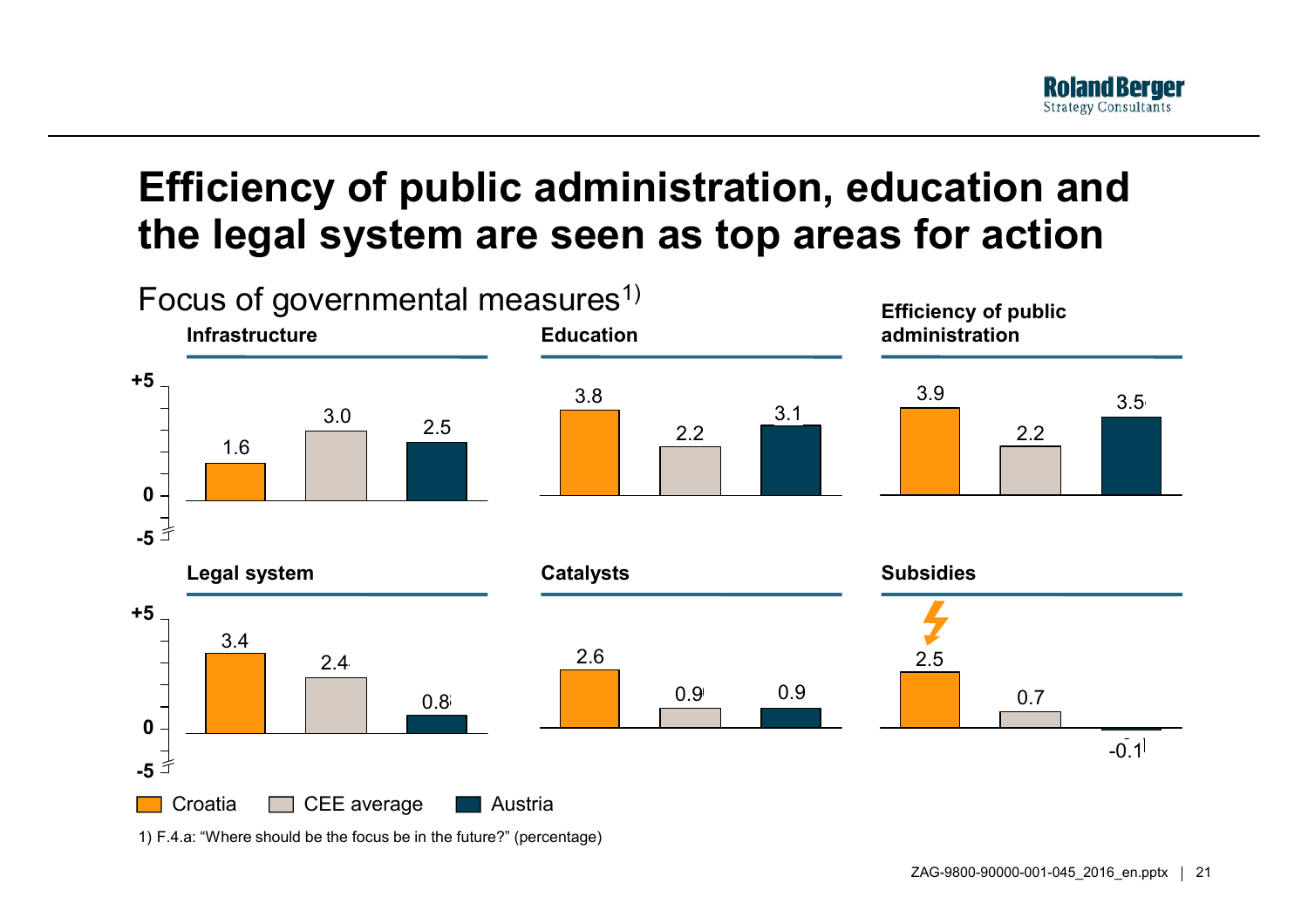

#### **Businesses need to implement basic business mechanisms first – secondly: gain critical size**

#### **Be fast! Be professional! Implement!**

- **Establish most modern management principles**
- **Build up skills – throughout the organization**
- **Invest into intellectual capital/human resources**
- **Invest into and develop high tech**
- **Internationalize (physically and mind)**
- **Benchmark constantly with the best (worldwide)**
- **Implement!**

#### **BUSINESSES**

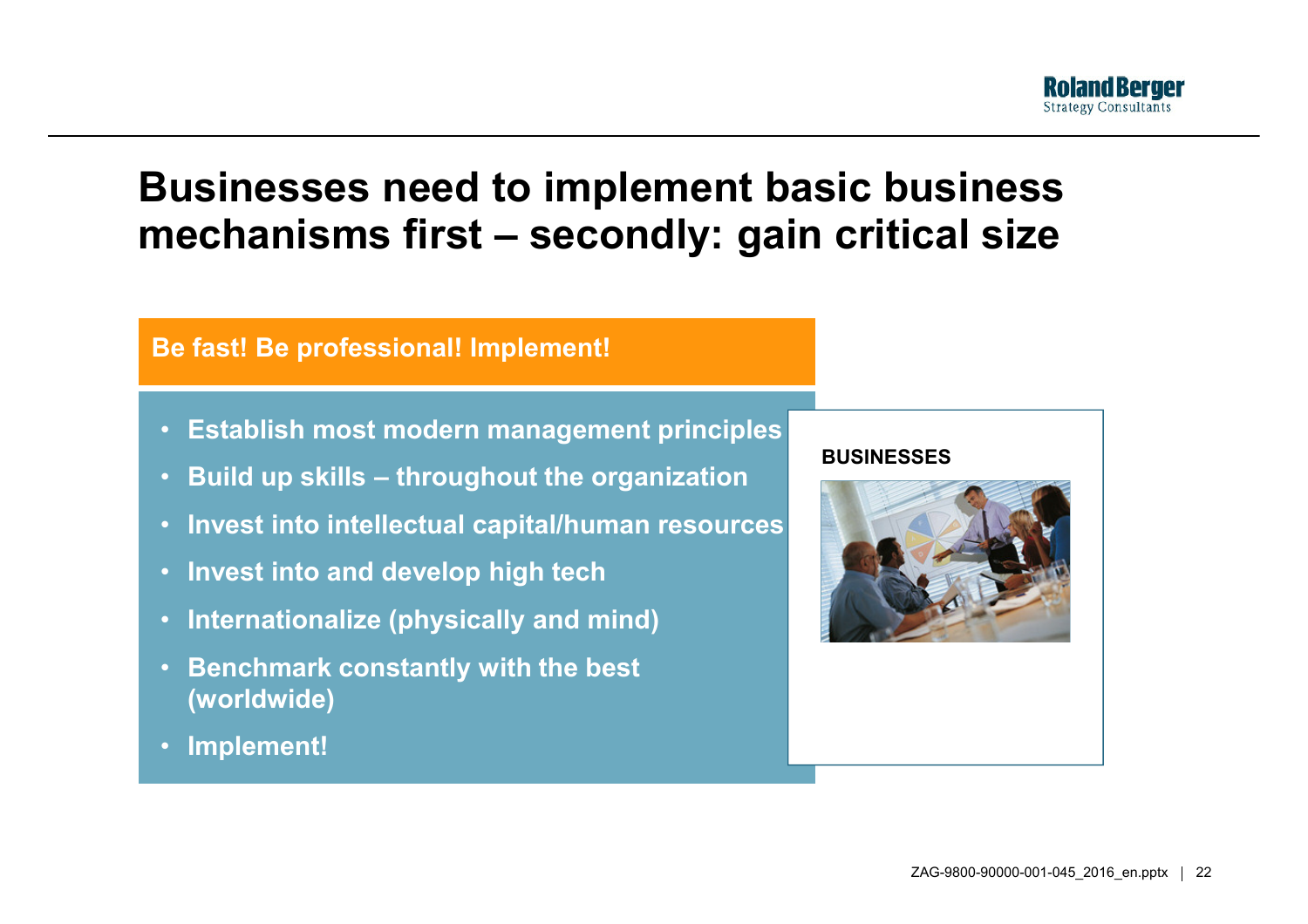#### **The state has to lower it's engagement to <sup>a</sup> minimum and facilitate entrepreneurship and business**



**STATE**

#### **Facilitate job and value creation!**

- **Restructure public administration – Invest into talents increase efficiency significantly! talents,**
- **Create high-tech infrastructure (broadband, traffic, city movement, renewable energy)**
- **Reform the education (schools, universities, education next to work)**
- **Support entrepreneurship – lower public engagement to <sup>a</sup> minimum**
- **Restructure finances, create budget surplus – Invest into future high tech areas**